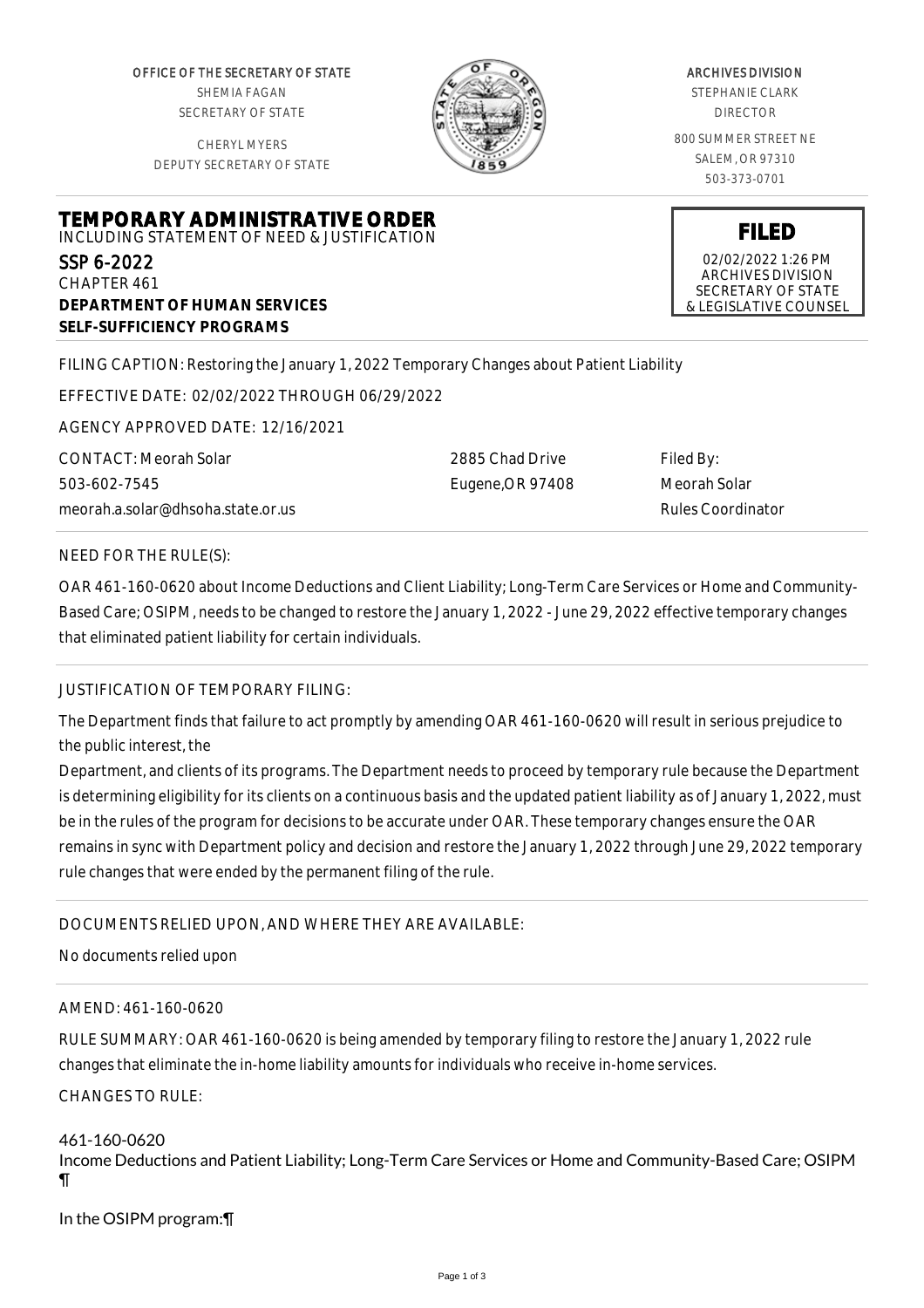(1) Deductions from income are made for an individual residing in or entering a long-term care facility or receiving home and community-based care (see OAR 461-001-0030) as explained in subsections (3)(a) to (3)(h) of this rule.¶

(2) Except as provided otherwise in OAR 461-160-0610, tThe liability of thean individual is determined according to subsection (3)(i) of this rule, except:¶

(a) An individual receiving their portion of home and community-based care consisting of in-home services, including OSIPM-ICP, for whom there is no liability.¶

(b) As provided otherwise in OAR 461-160-0610.¶

(3) Deductions are made in the following order:¶

(a) One standard earned income deduction of \$65 is made from the earned income in the OSIPM program.¶

(b) The deductions under the plan for self-support as allowed by OAR 461-145-0405.¶

(c) One of the following need standards:¶

(A) A \$68.77 personal needs allowance for an individual receiving long-term care services.¶

(B) A \$90 personal needs allowance for an individual receiving long-term care services who is eligible for VA benefits based on unreimbursed medical expenses. The \$90 allowance is allowed only when the VA benefit has been reduced to \$90.¶

(C) For an individual who receives home and community-based care:¶

(i) Except as provided in subparagraph (ii) of this paragraph, the OSIPM maintenance standard.¶

(ii) For an individual who receives in-home services, the OSIPM maintenance standard plus \$500.¶ (d) A community spouse (see OAR 461-001-0030) monthly income allowance is deducted from the income of the institutionalized spouse (see OAR 461-001-0030) to the extent that the income is made available to or for the benefit of the community spouse, using the following calculation.¶

(A) Step 1 $-$ -Determine the maintenance needs allowance. \$2,177.50 is added to the amount over \$653.25 that is needed to pay monthly shelter expenses for the principal residence of the couple. This sum or \$3,435.00, whichever is less, is the maintenance needs allowance. For the purpose of this calculation, shelter expenses are the rent or home mortgage payment (principal and interest), taxes, insurance, required maintenance charges for a condominium or cooperative, and the full standard utility allowance for the SNAP program (see OAR 461-160- 0420). If an all-inclusive rate covers items that are not allowable shelter expenses, including meals or housekeeping in an assisted living facility, or the rate includes utilities, to the extent they can be distinguished,

these items must be deducted from the all-inclusive rate to determine allowable shelter expenses.¶

(B) Step 2 - --Compare maintenance needs allowance with community spouse's countable income. The countable (see OAR 461-001-0000) income of the community spouse is subtracted from the maintenance needs allowance determined in step 1. The difference is the income allowance unless the allowance described in step 3 is greater.¶ (C) Step 3 - --If a spousal support order or exceptional circumstances resulting in significant financial distress require a greater income allowance than that calculated in step 2, the greater amount is the allowance.¶ (e) A dependent income allowance as follows:¶

(A) For a case with a community spouse, a deduction is permitted only if the monthly income of the eligible dependent is below \$2,177.50. To determine the income allowance of each eligible dependent:¶

(i) The monthly income of the eligible dependent is deducted from \$2,177.50.¶

(ii) One-third of the amount remaining after the subtraction in paragraph (A) of this subsection is the income allowance of the eligible dependent.¶

(B) For a case with no community spouse:¶

(i) The allowance is the TANF adjusted income standard (see OAR 461-155-0030) for the individual and eligible dependents.¶

(ii) The TANF standard is not reduced by the income of the dependent.¶

(f) Costs for maintaining a home if the individual meets the criteria in OAR 461-160-0630.¶

(g) Medical deductions allowed by OAR 461-160-0030 and 461-160-0055 are made for costs not covered under the state plan.¶

(h) After taking all the deductions allowed by this rule, the remaining balance is the adjusted income (see OAR 461-001-0000).¶

(i) The individual's liability is determined as follows:¶

(A) For an individual receiving home and community-based care (except  $\alpha$ -individuals identified in section (2) of this rule and in OAR 461-160-0610(4)), the liability is the actual cost of the home and community-based care or the adjusted income of the individual, whichever is less. This amount must be paid to the Department or the home and community-based care facility each month as a condition of being eligible for home and community-based care. In OSIPM-ICP, the liability is subtracted from the gross monthly benefit. I

(B) For an individual who resides in a nursing facility, the liability is the actual cost of services or the adjusted income of the individual, whichever is less. This amount must be paid to the facility each month as a condition of being eligible for nursing facility services.